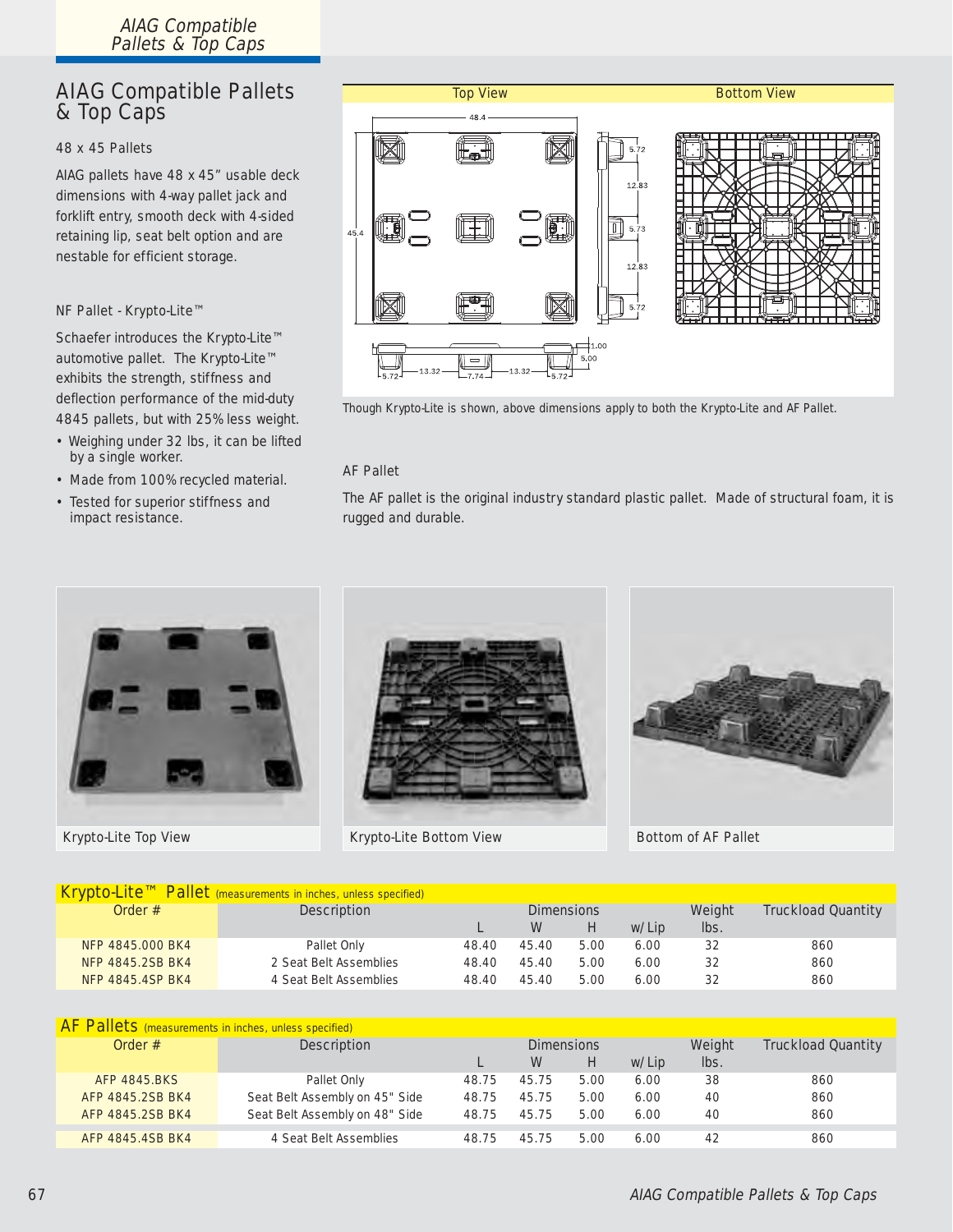AIAG Compatible Pallets & Top Caps

## AIAG Compatible Pallets & Top Caps

#### 48 x 45 Top Caps

The AIAG top caps have a 48 x 45" usable dimension and are used to top off a palletized set of bins or an AIAG bulk box. The top caps allow secure multi-level stacking of loads. They have provisions for strapping or seat belts and nest for efficient storage.

#### NF Top Cap - MultiStac™

Schaefer introduces the MultiStac™ automotive topcap. Molded of 100% recycled material, the MultiStac™ is designed to work with palletized bins, bulk boxes and steel racks. This compatibility allows for mixed loading and storage, allowing maximum flexibility for staging components.

Limitations: A MultiStac™ on a bulk box cannot accept a load of palletized bins and it is never to be used on top of a steel rack. The different allowable stacking configurations are listed below the NF Top Cap table.

#### AF Top Cap

The AF top cap is vacuum-formed and will accept seat belt buckles. It is designed to work with both the AIAG 4845 pallets and Schaefer's NFP 4524 half pallets (see next page).



MultiStac™ accepts multiple 9 and 18 foot pallets, banding and seat belt buckles.

## **SSI SCHAEFER**



MultiStac™ shown in use with a bulk box and steel rack.

| NF Top Caps (measurements in inches, unless specified) |                                |                   |      |     |        |  |  |  |  |
|--------------------------------------------------------|--------------------------------|-------------------|------|-----|--------|--|--|--|--|
| Order $#$                                              | <b>Description</b>             | <b>Dimensions</b> |      |     | Weight |  |  |  |  |
|                                                        |                                |                   | W    | H   | lbs.   |  |  |  |  |
| <b>NFT 4845</b>                                        | Top Cap Only                   | 48.6              | 45.6 | 2.7 | 16     |  |  |  |  |
| <b>NFT 4845.2SBA BK3</b>                               | Seat Belt Assembly on 45" Side | 48.6              | 45.6 | 2.7 | 16     |  |  |  |  |
| <b>NFT 4845.2SB BK3</b>                                | Seat Belt Assembly on 48" Side | 48.6              | 45.6 | 2.7 | 16     |  |  |  |  |
| <b>NFT 4845.4SB BK3</b>                                | 4 Seat Belt Assemblies         | 48.6              | 45.6 | 2.7 | 16     |  |  |  |  |
| Note: Nest ratio = $1.6$                               |                                |                   |      |     |        |  |  |  |  |

### If bottom layer = palletized bins

Top layer options = palletized bins, bulk box, steel rack

#### If bottom layer  $=$  bulk box

Top layer options = bulk box, steel rack

| <b>AF Top Caps</b> (measurements in inches, unless specified) |                                |                   |       |      |         |  |  |  |  |
|---------------------------------------------------------------|--------------------------------|-------------------|-------|------|---------|--|--|--|--|
| Order #                                                       | <b>Description</b>             | <b>Dimensions</b> |       |      | Weight  |  |  |  |  |
|                                                               |                                |                   | W     | H    | $lbs$ . |  |  |  |  |
| <b>AFT 4845</b>                                               | Top Cap Only                   | 48.75 45.75       |       | 1.50 | 20      |  |  |  |  |
| AFT 4845.2SBA BK3                                             | Seat Belt Assembly on 45" Side | 48.75             | 45.75 | 1.50 | 20      |  |  |  |  |
| AFT 4845.2SB BK3                                              | Seat Belt Assembly on 48" Side | 48.75             | 45.75 | 1.50 | 20      |  |  |  |  |
| AFT 4845.4SB BK3                                              | 4 Seat Belt Assemblies         | 48.75             | 45.75 | 1.50 | 20      |  |  |  |  |

Note: Dimenstions are the same with .BK3, but weight is 32 lbs.





AF Top Cap

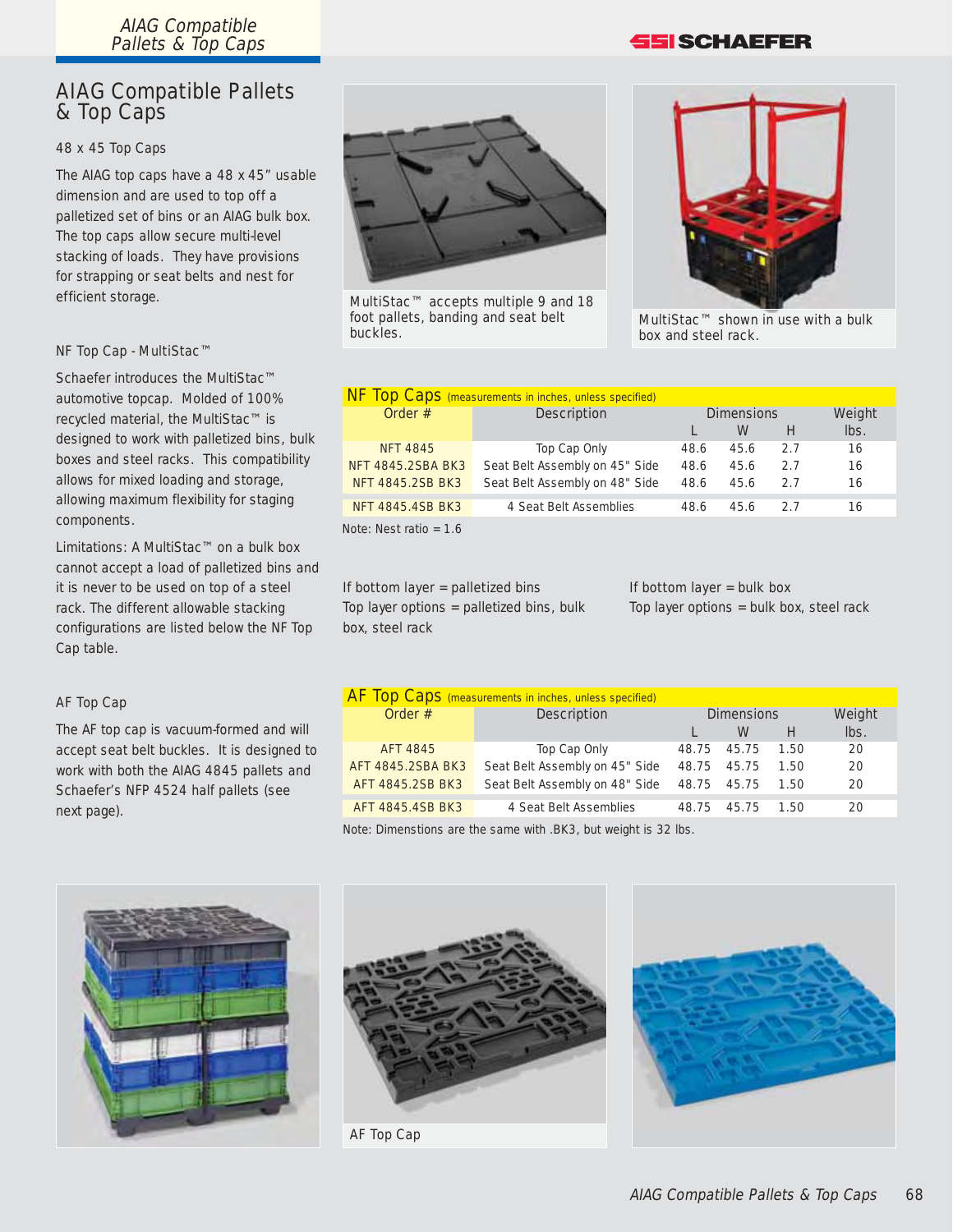### AIAG Compatible Pallets & Top Caps



## AIAG Compatible Pallets & Top Caps

### NFP 4524 Half Pallet and Half Top Cap

The AF Half Pallet and Top Cap are designed to provide maximum flexibility within the 48" x 45" footprint. In conjunction with our AF line of totes, this half pallet system serves as a smaller, more maneuverable delivery system for inventory within storage and assembly facilities. Utilized with the cardboard or plastic corrugated sleeves, the half pallet system is ideal for applications that do not require the strength nor the volume of a collapsible bulk box.

For storage convenience, this duo mixes seamlessly with 4845 palletized loads: two AF Half Pallets will fit side-by-side on an AFT 4845.

Thermoformed Half Pallet & Top Cap



AFT 4524





AFP 4524